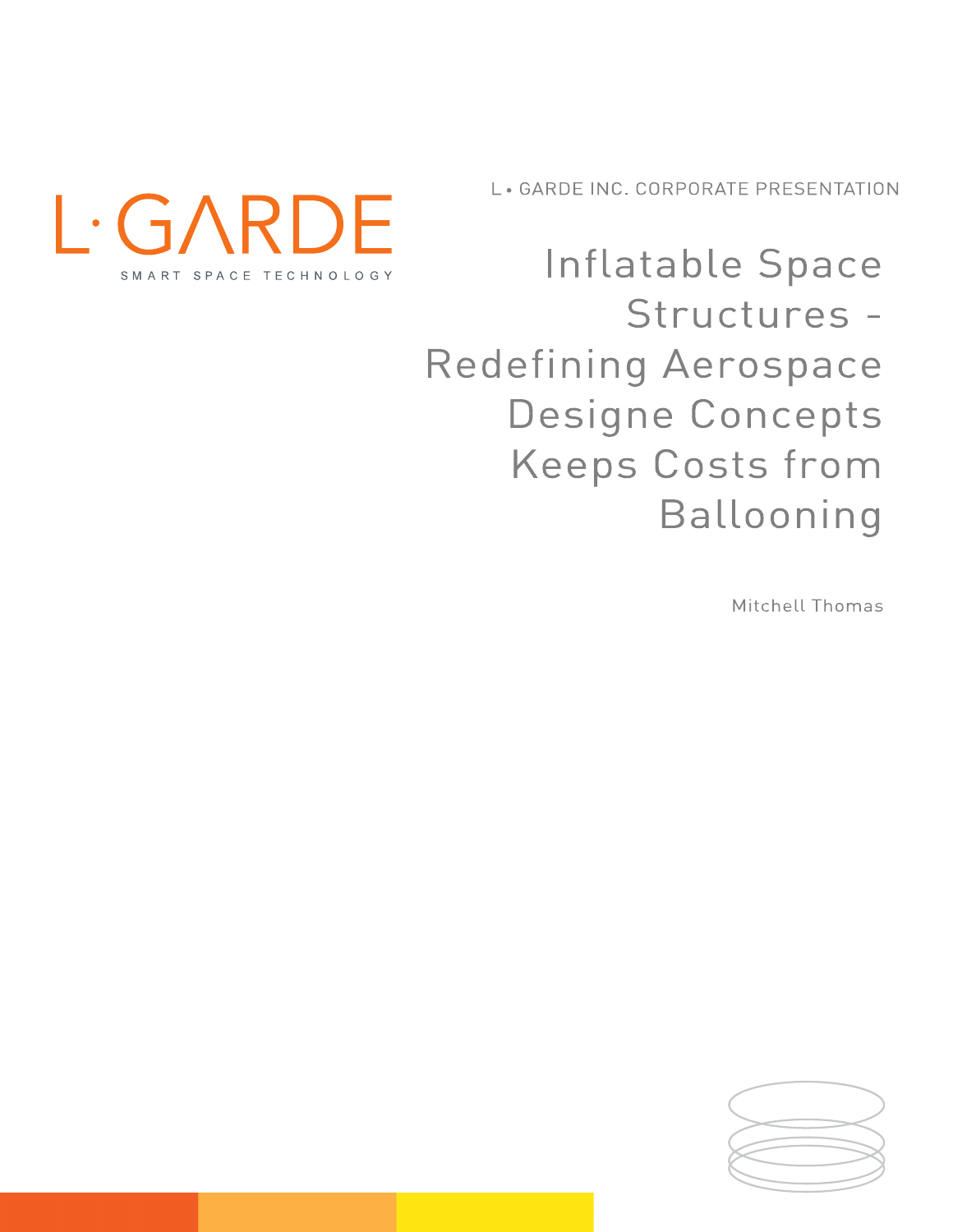# Redefining aerospace design concepts keeps costs from ballooning

Inflatable space structures

e build large structures<br>
on Earth. To fight the<br>
pull of gravity, we have<br>
created steel-reinforced concrete<br>
inflatables would react to pull of gravity, we have columns, massive and strong. Our analytical tools and specialized designs are all based on this Earthbound experience; and, over the years, we have gained an intuitive feel for how structures on Earth should be constructed.

As we venture into space, most of these tools, designs, and experiences hinder rather than help. To build or erect large structures in space, anew, expanded intuition is needed  $=$ an intuition based on inflatable structures that have only just been imagined in tbe last 20 or 30 years.

High payoffs exist for these structures. Indeed, unless such inflatable PAGEOS, and the structures are developed, important scientific, engineering, or even cultural space projects will not be realized. (Earth-bound technology research on space inflata  $\overline{Fig. 1}$ . Inflation test of PAGEOS = a 100-ff creates heavy, complex, cumberexpensive structures making the projects too costly.)

## **Background**

NASA recognizes the importance of inflatable structures. In the early built a variety of inflatable satellites. These included passive communication satellites (Echo I and II), upper atmospheric density experiments (Explorer IX and XIX), and a Earth seemingly flimsy structures reinmetric measurements satellite  $(PAGEOS = see Figure 1)$ . These early satellites were developed in the NASA laboratories with the help of companies familiar with inflatable Goodyear.

The inflatables were chosen because the launch capabilities of early US (United States) vehicles were very limited. The space envi-

ronment was still relativeknew for sure how the inflatables would react to space. However, there were no alternatives. For these missions to be accomplished, inflatable structures were needed and they were used. Echo I, the first of these devices, achieved its mission, although apparently some sort of incomplete erection occurred. Since no onboard instrumentation could be carried on this early flight, it remains a mystery as to what happened. However Echo II, Explorer satellites were completely successful.

Most of the early research on space inflatables centered on methods of making the structure rigid. There was much concern over keeping the structures erected by long-

days of the space program, NASA the fluxes of meteoroids were too ture was sufficient to carry any space structures, such as Sheldahl and inflatable, its ease of packaging, and nuclear blasts), reliability, and ease term inflation. The meteoroid flux in space was not well known, and estimates  $-$  in the Echo time frame  $-$  of high by almost three orders of magnitude. Furthermore, the lack of analytical tools for the inflatables and lack of "Earth" experience with such forced the predisposition to build structures using established aerospace technology. The thought at that time was to make use of the inherent high deployment reliability of the low weight, but then to make the structure rigid.

> Echo II and the Explorer satellites were rigidified by constructing their skin of a laminate of aluminum and

**Mitchell Thomas** 



creates heavy, complex, cumber-<br>some, unreliable, and extremely of making the structure **Geodelic Screame Program.** 

plastic film. After the skin was pressurized and the wrinkles removed, the resulting aluminum shell structure was sufficient to carry any space loads.

In the seventies, work was done on space inflatables to support the US Air Force and Ballistic Missile Defense activities, constructing and flying inflatable decoy and target systems in space. Inflatables won out because of their inherent lower weight, lower packaging volume, ruggedness (ability to withstand nuclear blasts), reliability, and ease in making curved surfaces. Space rigidified inflatables were not of great interest in these projects, because the lifetime in orbit of any of these systems was only a few hours.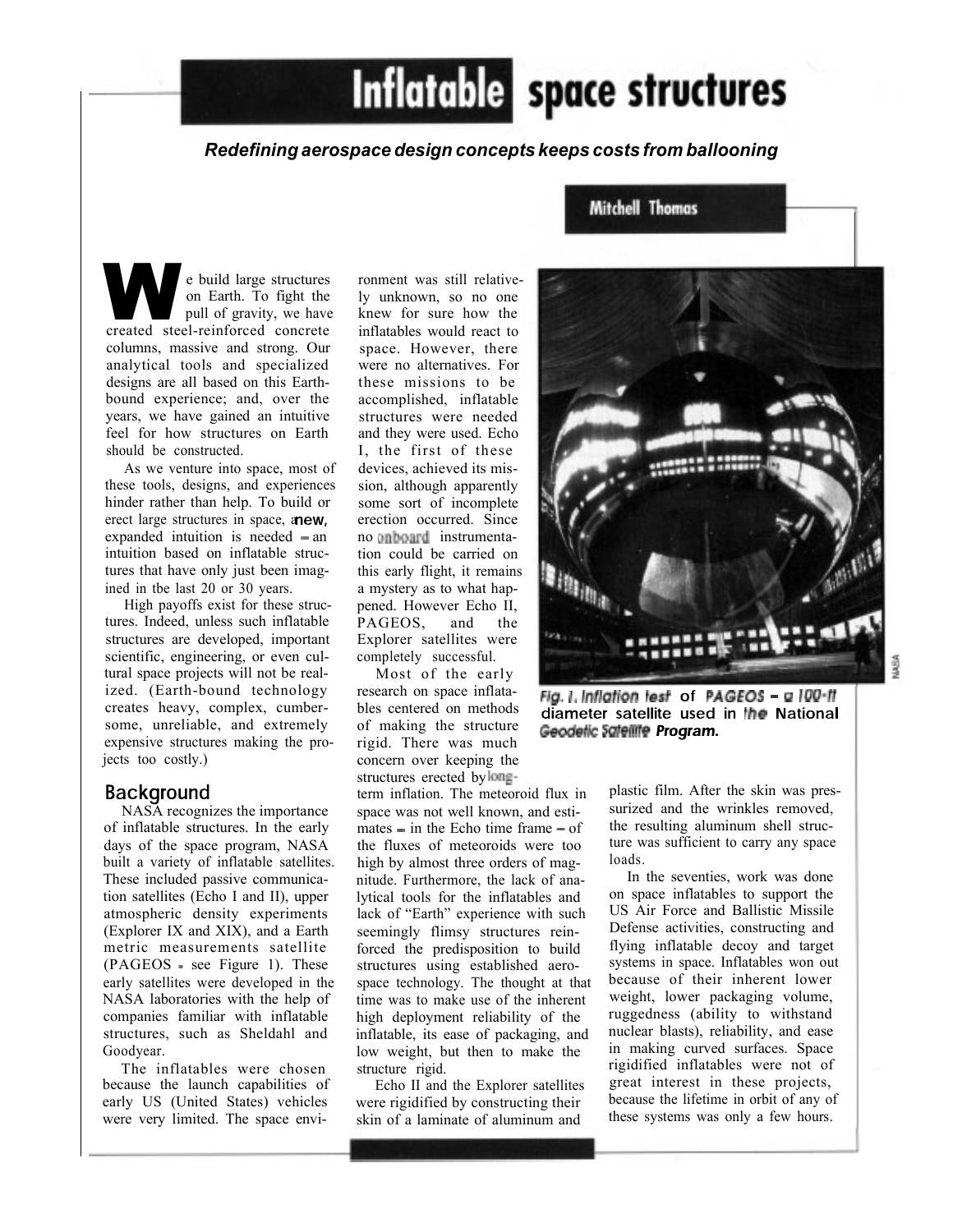![](_page_2_Picture_0.jpeg)

Fig. 2. Artist's conception of a fully-inflated large space antenna.

To support the NASA Advisory committee on Space Astronomy, the corporation, L'Garde, took a new look at the application of this technology to large space structures in the late 1970s. A surprising result was that fully inflatable antenna structures (Figure 2) could be built that would remain inflated in orbit for ten years. The meteoroid flux<br>was now known to be much less than **Iechnical issues** was now known to be much less than earlier estimates, and the large structures required very little pressure to maintain shape.

Ground tests had shown that the wrinkles in inflated surfaces could be removed if the stress in the skin exceeded about 300 psi. For a typical large inflated antenna, with a diameter stress is 1000 psi using off-the-shelf 0.25mil-thick Mylar film if the inflation pressure is about 0.0001 atm! Such low inflation pressures, combined with the low meteoroid flux, meant that inflatable structures could be maintained by carrying along reserve gas to supply what leaked from holes in the skin. The weight of the inflatable structure, including its reserve gas and inflation system, then became less than many competing conventional space structures.

Figure 3 shows a comparison of data compiled by JPL with those calculated for an inflatable antenna. Over most of the size range, the inflatable antenna is lighter even though at the larger sizes it Along with the O-atom

is being compared with rather diffuse net antennas. The comparison of packaged volume is even more striking (Figure 4). This result is significant

because most flights on the Space Shuttle are volume limited rather than weight limited.

Inflatable structures can be used in many different applications and, therefore, take many forms. The Atlas missile, itself, was actually inflated by the fuel it carried, would have collapsed. Space suits are a form of inflated space structure. Inflated  $\frac{m}{m}$  **inclusive that is the structures.** locks were designed for Sky Lab.

The most challenging and<br>
iting form are large preciexciting form are large precision structures.

Environment. In low Earth orbit, inflatable structures encounter attack by oxygen atoms. Some coatings appear promising' to slow down the attack. Since the large structures are mainly films, coatings (such as silicon them.

attack, at low altitudes, the lightweight inflatable may experience significant aerodynamic drag. This creates the need for a reboost, resulting in increased weight/cost. Therefore, the large inflatable structures will most likely spend most of their lives at altitudes above 300 nmi to limit both atom attack and drag.

When exposed for long times to high energy particles and intense UV radiation, the hydrocarbon films may degrade. Mylar becomes brittle and opaque. On the other hand, the imides (such as Kapton) have been used on long space missions with great success. Most of the gold super insulation apparent in photos of US spacecraft is constructed of polyimide film. NASA Langley investigators have developed a clear polyimide which should be useful in space applications; but, it is not commercially available.

The meteoroid and space debris effect on inflatables already has been stated. The approach is to allow the structure to be perforated and supply makeup gas. Tests run in a light gas gun to obtain simulated meteoroid impact against thin films have shown

![](_page_2_Figure_15.jpeg)

of 14 meters or so, the minimum skin suits are a form of inflated Fig. 3. Inflatement are generally lower in weigh<br>stress is 1000 psi using off-the-shelf space structure Inflated man. **Then industry projections of weight o** Fig. 3. Infiglables are generally lower in weight

![](_page_2_Figure_17.jpeg)

oxide) are needed to protect **Tig. 4. Inflatables can genera//y be stored in**<br>**volumes several orders of magnitude less than** needed by competing structures. Fig. 4. Inflatobles can genera//y be slored in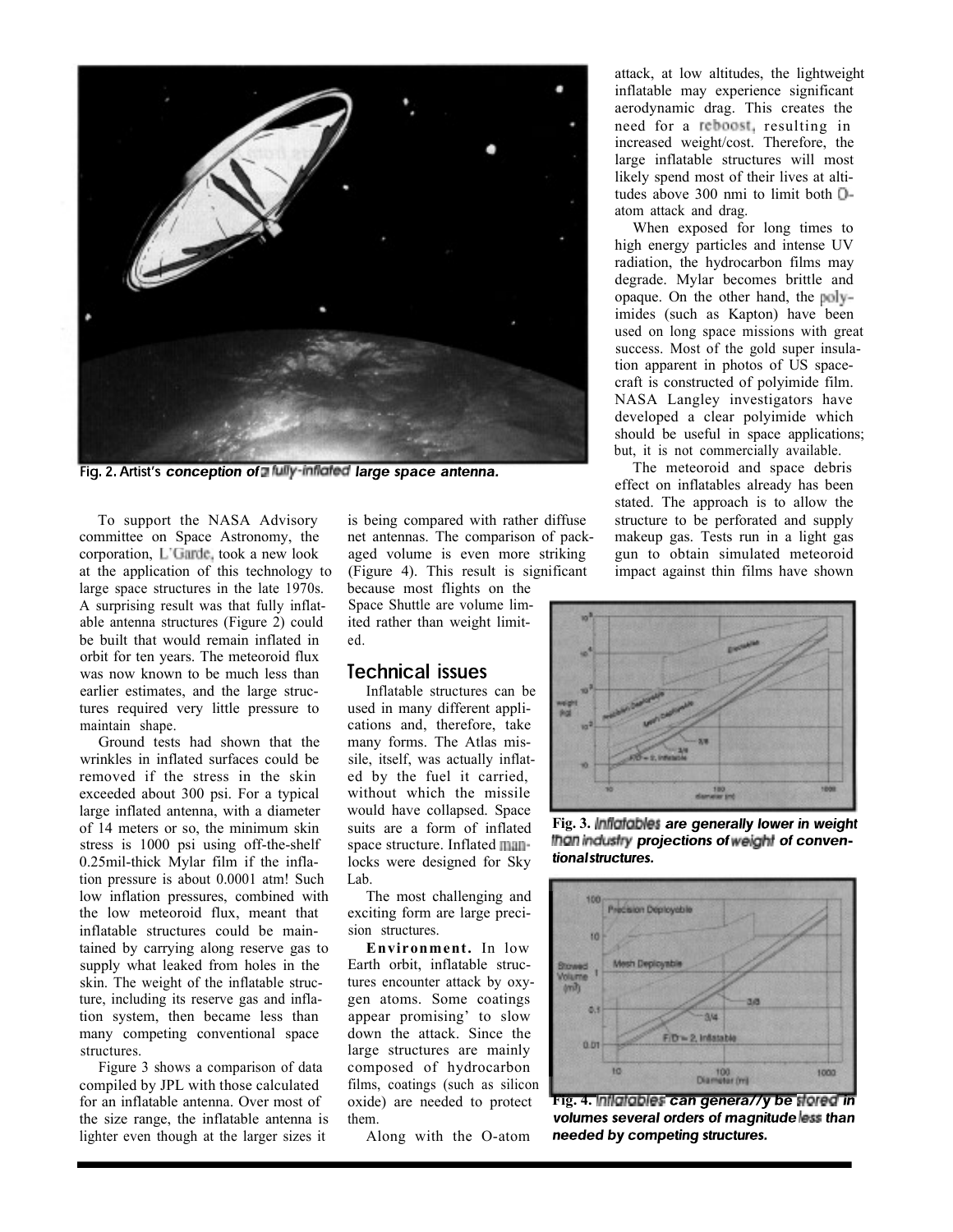![](_page_3_Figure_0.jpeg)

Fig. 5. A typical stress vs. strain curve for Mylar,

that multiple layers may be needed. The inflatable's outer surface acts like a bumper which shatters the meteoroid. For conventional structures these smaller fragments cause few problems. For the thin film inflatables, the impact tests showed that the effect of this shattering was to magnify the damage on the next surface hit. For protection L'Garde, with the from this effect, an intermediate thin film may be needed to catch and absorb most of these shattered fragments.

Surface accuracy. For a variety of applications, the inflatable space structure must maintain a surface of high for Large Deployable precision. Such applications include Inflatable solar concentrators and microwave antennas. The inflatable film's surface is made very smooth by inflation, but getting it to conform to a desired parabolic shape also may be needed. This can be done with the inflatable antenna by: accurate design of the flat elements tours for a massivelythe reflector is to be made from, accurate construction, and accurate control of inflation pressure.

Accurate design requires good knowledge of the important parameters of the film used, such as thickness, elastic modulus, and Poisson's ratio. These parameters drive the accuracy of the structure. For example, the elastic modulus of typical materials is anything but linear (see Figure 5).

Figure 6 shows a typical inflated reflector made for ground testing. This surface was found to be parabolic to This inability to use standard **able paraboloid.** 

error over its 3 m diameter. Early studies looked at a variety of methods for making such large accurate inflatable reflectors, includparaboloids by hot molds, laser welding. However, the method that appears most useful is constructing reflectors out of flat gore segments (pie shaped) with tape over the butt joints. More complex methods do not appear<br>promising for improving overall surface accuracy.

analytical tools for structures do not work well on inflatables. Some reasons postulated are that the tools do not handle very large deflections thin sheets with strong resis-

dimensions, but hardly any resistance<br>in the direction normal to the surface, is **A typical large** in the direction normal to the surface, is not easily handled by conventional **inflatable system** finite element method (FEM) codes. Simple cases can be handled analytically, but to analyze any real system with high accuracy requires a good numerical procedure.

University of California (Irvine), has developed the first computer code that shows promise for these applications. Called LDIPS Parabolic Structures, this code works for more than just paraboloids, although it has been mainly used to analyze them. When comparing successive inflation steady-state constrained thin film, the finite element code results agree closely to the analytic prediction. This code has for the first time allowed the accurate prediction of the effect of the bonding tapes at the seams on surface accuracy.

Standard FEM codes can be used cautiously for inflatables for certain purposes, but they cannot accurately predict surface contours. This inability to use standard

within 1 mm rms surface aerospace. tools for designing inflatable structures has added resistance to the widespread use of inflatables; but their day is coming!

ing forming sheets into are metaled. with a thin layer of a conpromising for improving facturing and packaging, the conductiv-Analysis. Most standard some cases, disappears. Examination of well, or that the extremely by these cracks while gold is not. We tance to motion in two causing increased resistance.at the flat gore segments measured in thousands of Angstroms,<br>
anged) with tape over will provide almost total relication<br>
the joints. More com-<br>
from metaled, virgin films. However,<br>
rethods do not appear after handling t Electrical properties. For a microwave reflector, the thin film structures ductor. The ability of this film to reflect incident voltages depends upon the DC conductivity of the resulting metaled layer. Very thin layers of metal, usually measured in thousands of Angstroms, will provide almost total reflection from metaled, virgin films. However, after handling the films during manuity of the metal layer degrades and, in such films with electron microscopes has shown a multitude of micro cracks in the metal layer. Some materials are affected more than others. For instance, aluminum layers are strongly affected think that the aluminum cracks oxidize

Earth observations at microwave frequencies require large precision antennas. Figure 7 shows how an inflat-

![](_page_3_Picture_15.jpeg)

Fig. 6 Ground lesling of 3-meter diameter inflat-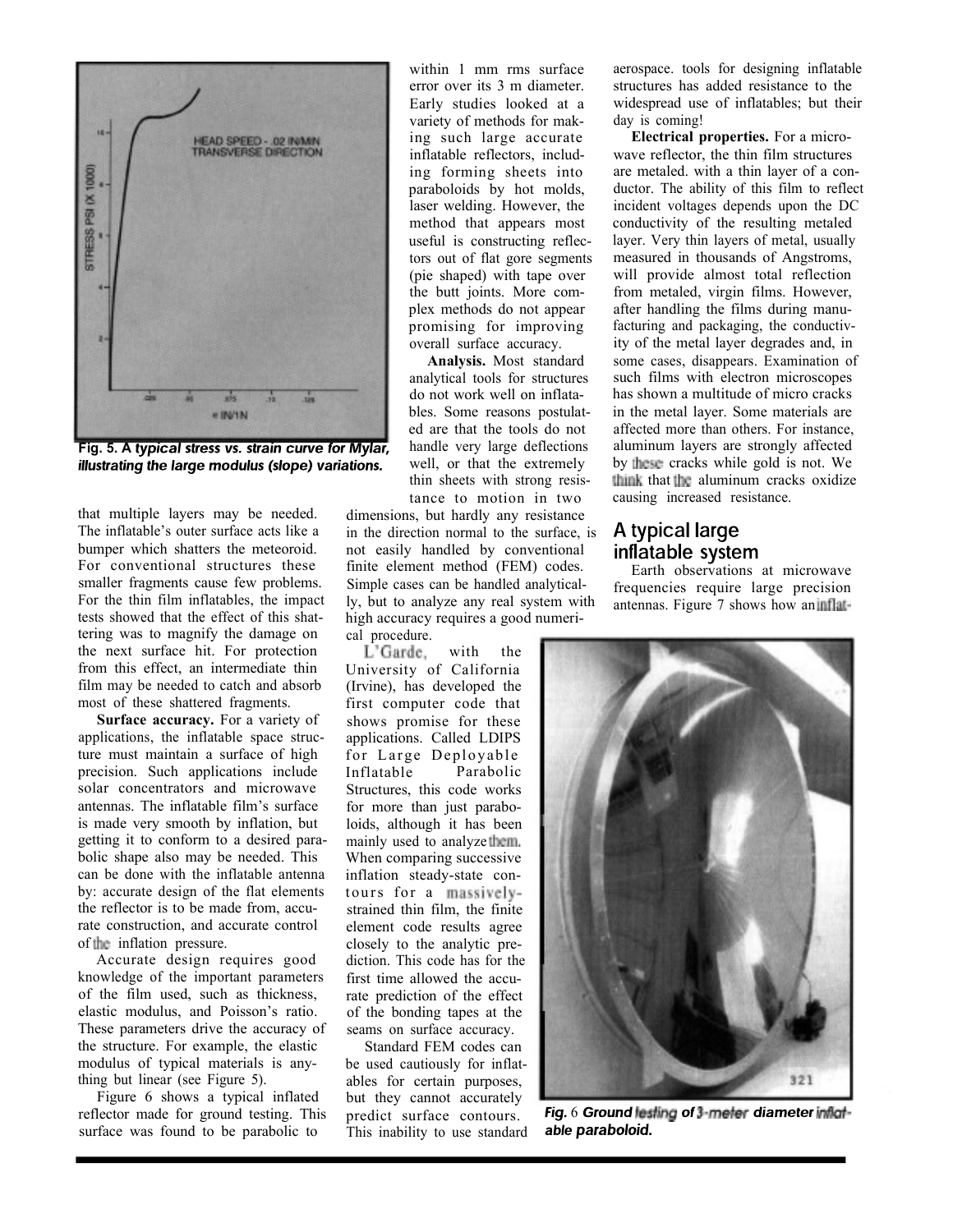![](_page_4_Figure_0.jpeg)

able structure can be used to make feasible an otherwise very expensive and probably not affordable mission. For high resolution imaging of the earth, the diffraction limit of the antenna drives up the antenna size to be very large and very accurate. For cm wavelengths up to frequencies of  $8$  GHz, a surface accuracy of about 1 mm rms error is needed in order to accommodate high-resolution imaging. Larger<br>errors mean that the image will be cor-<br>Read more about it errors mean that the image will be corrupted from the sidelobes of the antenna. For the diffraction limiting case, *Inflatable Reflectors*, Phase II, AFRPL antennas on the order of  $50 \text{ m}$  in diameter are needed to obtain the desired high Robert E. Freeland,  $Industry$ resolution. At higher frequencies, the size requirement is reduced but the accuracy requirement becomes more severe, as the rms surface error allowed is directly proportional to the wavelength of the sensor.

The system in Figure 7 incorporates

a highly accurate conventional antenna for the high frequencies, and a large inflatable antenna for the low frequencies. The small conventional antenna and the large inflatable antenna are both manageable with today's technology. And, they result in a workable versatile observation platform that would not be possible using only conventional aerospace technology.

Gordon R. Veal, Highly Accurate Inflatable Reflectors, Phase II, AFRPL Platform and Associated Flight, NASA report TR-86-089, March 1987.

Capability for Large Space Antenna<br>Structures Let Propulsion Laboratory **About the author** Structures, Jet Propulsion Laboratory report 710-12, May 25, 1978.

<sup>l</sup>Mitchell Thomas and Gordon Veal, "Scaling Characteristics of Inflatable Paraboloid Concentrators, Solar Engineering, The American

Society of Mechanical Engineers, Book no. HO0630 199 1.

Gershon Grossman, "Analysis of Rim Supports for Off-Axis Inflatable Reflectors. Il. Deformations, " Journal of Aerospace Engineering, Vol. 4, No. 1, January 1991.

Eduardo J. Peralta, "Electromagnetic Backscattering from Thin Conductive Films," IEEE Transactions on Antennas and Propagation, January 1971, 141-143.

Gilbert Friese, Inflated Concepts for the Earth Science Geostationary contractor report 187580, Jan. 1992.

Dr. Mitch Thomas is the President of L'Garde, Inc., a small aerospace company in California. He has been actively working on advanced space and missile systems for 33 years.